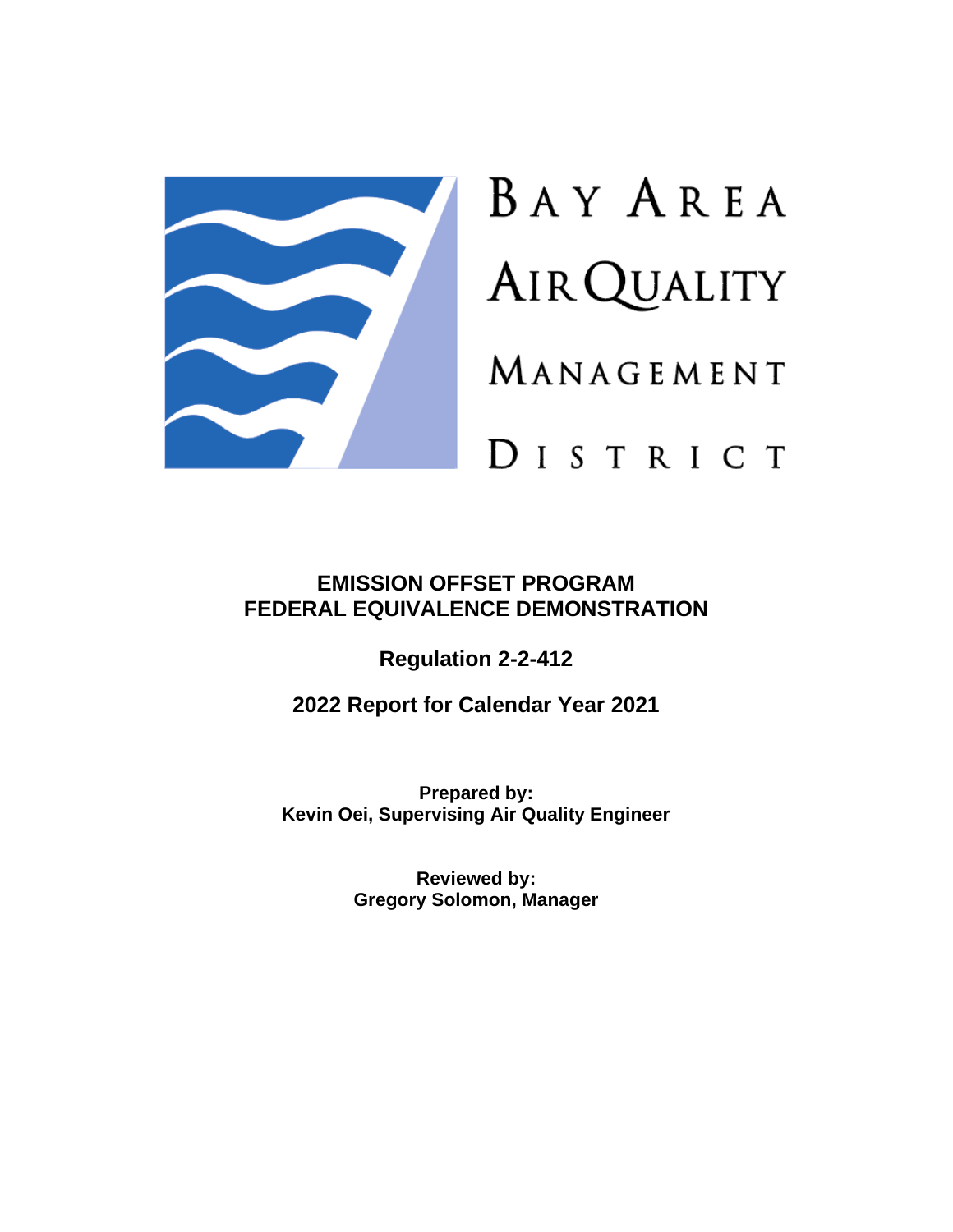#### **Summary**

This is the 2022 annual federal offset equivalence demonstration report required by Regulation 2, Rule 2, Section 412 (Reg. 2-2-412). This report covers calendar year 2021 and demonstrates the Bay Area Air Quality Management District (Air District) emissions offset program<sup>1</sup> is at least equivalent to federal offset requirements for major-NSR projects for the following non-attainment pollutants: precursor organic compounds (POC), oxides of nitrogen  $(NO<sub>x</sub>)$ , and  $PM<sub>2.5</sub>$ .

In calendar year 2021, the Air District did not issue an Authority to Construct for a new major facility or a major modification of a major facility. In addition, there are no offset baseline shortfalls for which equivalence must be demonstrated. Therefore, the Air District offset program is at least equivalent to federal offset requirements.

#### **Background**

Federal offsets are required for all non-attainment pollutants from major-NSR projects, including new major facilities<sup>2</sup> and major modifications at major facilities<sup>3</sup>. As part of the Air District's New Source Review (NSR) program, emission offsets are required from both major and non-major facilities and modifications. Because federal requirements are somewhat different than District offset requirements in Reg. 2-2, the Air District is required to conduct this annual equivalence demonstration. Pursuant to Reg. 2-2-412<sup>4</sup>, the Air District is required to make an annual demonstration that the quantity of offsets provided for all new or modified sources, less adjustments to those offsets for federal purposes, exceed the quantity of offsets required under federal law for new major facilities and major modifications at major facilities.

#### *Surplus at Time-of-Use Shortfall*

Historically, the Air District has reviewed major-NSR offsets for equivalence by adjusting those ERCs at time of use, as necessary, based on prevailing RACT, NSPS and NESHAP rules at the time the ERCs are provided. Federal guidelines require Emission Reduction Credits (ERCs) to be real, permanent, quantifiable, enforceable, and surplus. To be surplus, ERCs are adjusted according to the following:

- A District rule that is required for federal attainment demonstration purposes;
- A District rule that has been approved into the State Implementation Plan (SIP);
- New Source Performance Standard (NSPS); and

<sup>1</sup> Regulation 2-2 as adopted on December 19, 2012 and approved by U.S. EPA as part of the State Implementation Program (SIP) on August 31, 2016 (81 FR 50339); and Regulation 2-4 as adopted on June 15, 1994 and approved by U.S. EPA as part of the State Implementation Program (SIP) on January 26, 1999 (64 FR 3850) Further amendments to Reg. 2-2 and Reg. 2-4 were adopted on Dec. 6, 2017 and were approved by U.S. EPA on May 21, 2018 (83 FR 23372).

 $2$  For the purposes of this demonstration, a major facility is a facility that has the potential to emit 100 tons per year or more of POC, NOx or PM2.5, excluding fugitive emissions unless one of the 28 listed source categories in 40 CFR 51.165(a)(1)(iv)(A)(1) & 51.165(a)(1)(iv)(C).

<sup>&</sup>lt;sup>3</sup> For the purposes of this demonstration, a major modification of a major facility is a modification at an existing major facility that will have a net emission increase of 40 tons per year of POC or NOx, or 10 TPY of PM2.5. (Regulation 2-2-218).

<sup>4</sup> See Appendix A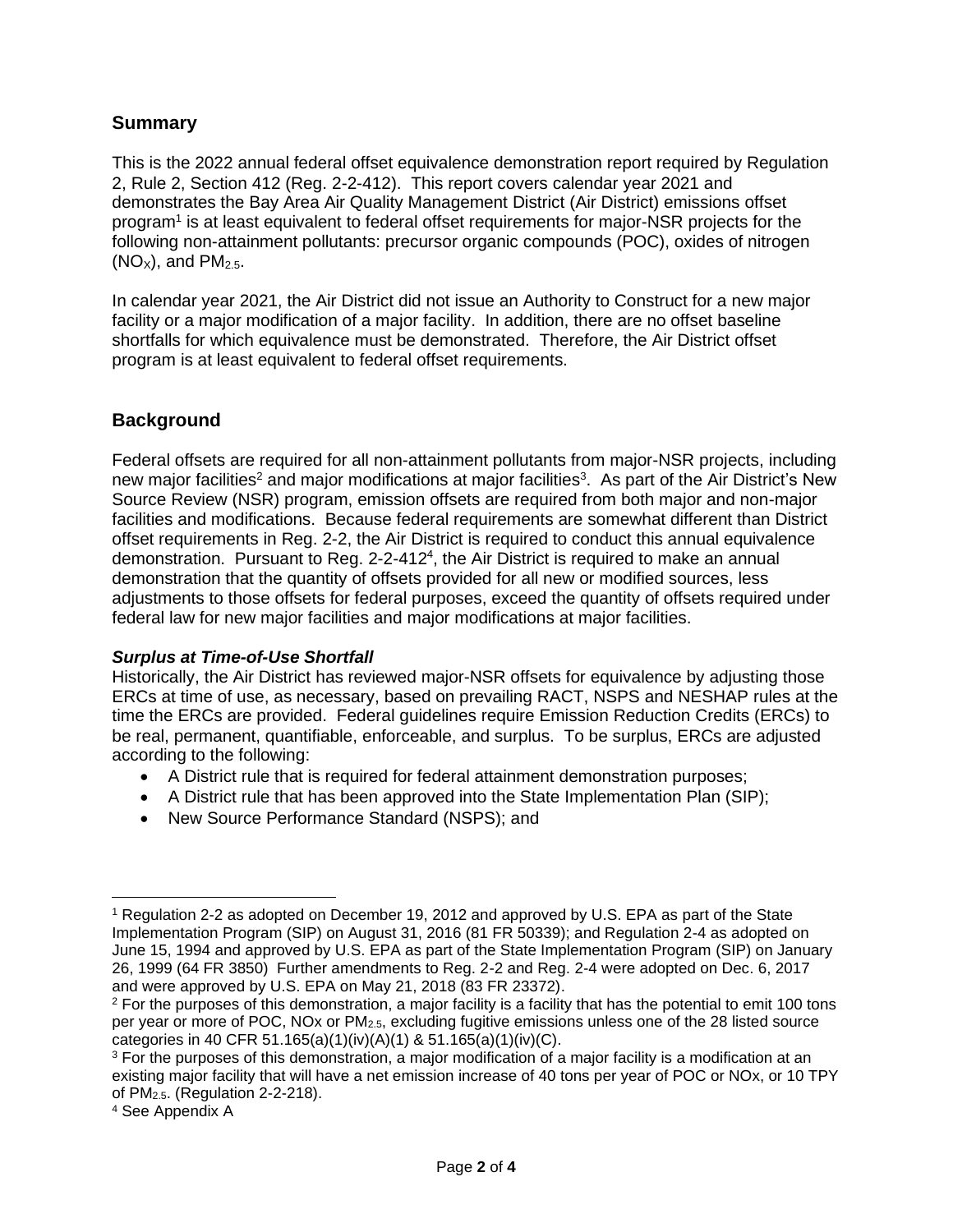• Maximum Achievable Control Technology (MACT) Standard<sup>5</sup>

The U.S. EPA recognizes that under the Air District program, ERCs generated at time of banking meet these federal guidelines. Since the Air District program does not adjust ERCs again at the time of use, EPA guidelines allow an alternative demonstration of offset equivalence for this type of *federal surplus-at-time-of-use shortfall*, as defined in Reg. 2-2-230.

#### *Offset Baseline Shortfall*

On December 6, 2017, the Air District revised Reg. 2-2 to include another category of equivalence adjustment for *federal offset baseline shortfalls*, as defined in Reg. 2-2-229. This adjustment concerns the calculation procedures for determining the pre-modification baseline emissions of a source that is being modified. The amount of offsets required for a modification is determined by the increase in emissions that will result from the modification over the source's pre-modification baseline emissions. The baseline calculation procedure is therefore important in determining the amount of offsets required for the modification. The potential for a shortfall arises to the extent that there is any difference between the federal procedures for calculating the baseline under 40 C.F.R. § 51.165 and the Air District's procedures under Reg. 2-2-606.

The Air District adopted Reg. 2-2-229 and the requirement to evaluate any potential federal offset baseline shortfalls in 2017 in response to a Federal Register notice in 2016 in which EPA took the position that Reg. 2-2-606 was inconsistent with the federal baseline calculation procedures under 40 C.F.R. § 51.165. See *Revisions to California State Implementation Plan; Bay Area Air Quality Management District; Stationary Source Permits,* Final Rule, 81 Fed. Reg. 50,339 (Aug. 1, 2016). The Air District strongly disagreed with EPA's position, and it challenged EPA's determination in the Ninth Circuit Court of Appeals. The Air District revised its regulations to add Reg. 2-2-229 while the litigation was pending, however, in order to avoid sanctions that EPA threatened to impose if the Air District did not modify its regulations to address EPA's new interpretation on this issue. In doing so, the Air District made clear that it did not agree with EPA's interpretation and that it was adopting the revision solely to avoid sanctions while the litigation was pending.

In Dec. 2018, EPA informed the Air District and the court that it had abandoned the position it took in the 2016 Federal Register notice. EPA stated that the position it took there "has no legal effect," does not represent "a continuing practice" by the agency, and "has no … ongoing impact on the Air District…." Since EPA is no longer standing by that Federal Register notice as having any continuing legal effect, the Air District has evaluated all other available indications of how the federal regulations in 40 C.F.R. § 51.165 should be interpreted with respect to the baseline calculation procedure. Considering (i) the plain language of 40 C.F.R. section 51.165, (ii) the Clean Air Act statutory language governing offsets in CAA § 173, (iii) the purpose and intent of the federal offsets baseline provision in 40 C.F.R. § 51.165(a)(3)(ii)(J), (iv) EPA's treatment of the offsets provisions in the NSR programs of other California air districts, and (v) the basic rationales underlying the offset requirement, it is clear that the federal calculation methodology and the Air District's calculation methodology are the same. There is no discrepancy between the amount of offsets required by the Air District's regulations and the amount of offsets required by the federal regulations with respect to the baseline calculation methodology. The Air District has therefore adopted a policy that in undertaking the Federal Offsets Baseline Shortfall analysis required under Regs. 2-2-412 and 2-2-229, the amount of the shortfall is (by definition)

<sup>5</sup> National Emission Standards for Hazardous Air Pollutants (NESHAPS) require application of technology-based emissions standards referred to as Maximum Achievable Control Technology (MACT). Post-1990 NESHAPS are also referred to as MACT standards.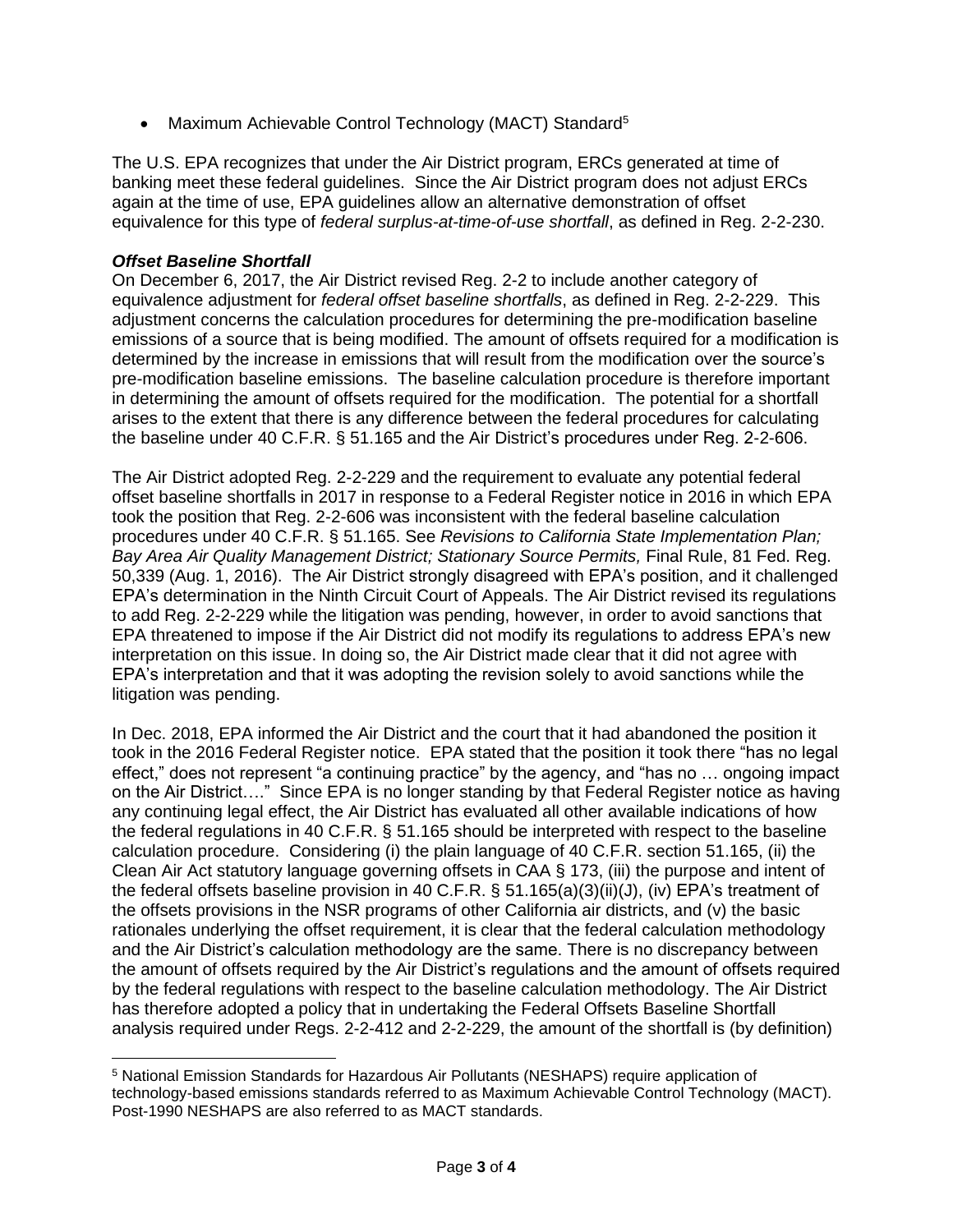zero for every Federal Major NSR Source, and there will be no shortfall that needs to addressed in the equivalence demonstration. See District Policy *How to Evaluate the "Federal Offsets Baseline Shortfall" When Making the Equivalence Demonstration Required by Regulation 2-2- 412* (April 30, 2020),

[www.baaqmd.gov/~/media/files/engineering/policy\\_and\\_procedures/banking-and-offsets/how](http://www.baaqmd.gov/~/media/files/engineering/policy_and_procedures/banking-and-offsets/how-to-evaluate-the-federal-offsets-baseline-shortfall-for-regulation-2_2_412-pdf.pdf?la=en)[to-evaluate-the-federal-offsets-baseline-shortfall-for-regulation-2\\_2\\_412-pdf.pdf?la=en.](http://www.baaqmd.gov/~/media/files/engineering/policy_and_procedures/banking-and-offsets/how-to-evaluate-the-federal-offsets-baseline-shortfall-for-regulation-2_2_412-pdf.pdf?la=en)

#### *Minor-NSR Offsets used for Equivalence*

The Air District requires offsets beyond those required under federal law. Under federal law, offsets are required at a 1.15 to 1.0 ratio only for a new major facility or a major modification at an existing major facility. In addition to these federal requirements, the Air District requires offsets for minor-NSR projects at a 1.15 to 1.0 ratio for all facilities with a potential to emit (PTE) of 35 tons per year or more of NOx or POC. The Air District also requires offsets at a 1.0 to 1.0 ratio for all facilities with a PTE between 10 and 35 tons per year of NOx or POC. For this latter category, the Air District provides the POC and NOx credits from the Air District Small Facility Banking Account (SFBA). Regulation 2-2-303 requires PM2.5 offsets at a 1:1 ratio for *any* emission increase at a major facility with  $PM<sub>2.5</sub>$  emissions greater than 100 tons per year, not just for the major modifications required under federal law.

Because the Air District requires offsets beyond those required under federal law, those minor-NSR offsets can be used to cover an offset shortfall. Before using minor-NSR offsets in an equivalence demonstration, the Air District adjusts the minor-NSR offsets at time of use, similarly to the way we adjust major-NSR offsets to determine the surplus-at-time-of-use shortfall. A summary of the equivalence procedure is outlined in Appendix B.

#### **Identification of New Major Facilities and Major Modifications**

As indicated above, the Air District did not issue an Authority to Construct for a major modification or a new major facility in 2021.

The Air District did issue a Permit to Operate for an application for which an Authority to Construct was issued in 2017, but this application was addressed in the 2018 federal offset equivalence demonstration and so it does not need to be evaluated again in 2022. This was for permit application 26437, Waste Management of Alameda County, Plant 2066, which was for a major modification to a major facility. For this application, in 2017 Waste Management provided 124.99 tons per year of POC offsets at a 1.15:1.0 ratio, for a total of 143.7 tons per year of Emission Reduction Credits (ERCs), and the District determined that there were no shortfalls with respect to the use of these ERCs. Since the potential for a shortfall with respect to the use of these ERCs has already been addressed at the time the credits were surrendered and the Authority to Construct was issued for the project, it does not need to be evaluated in this year's demonstration.

Therefore, there are no offset shortfalls to address in this report.

#### **Offset Equivalence Demonstration**

Because there are no offset shortfalls for calendar year 2021, an equivalence demonstration is not required for this reporting period.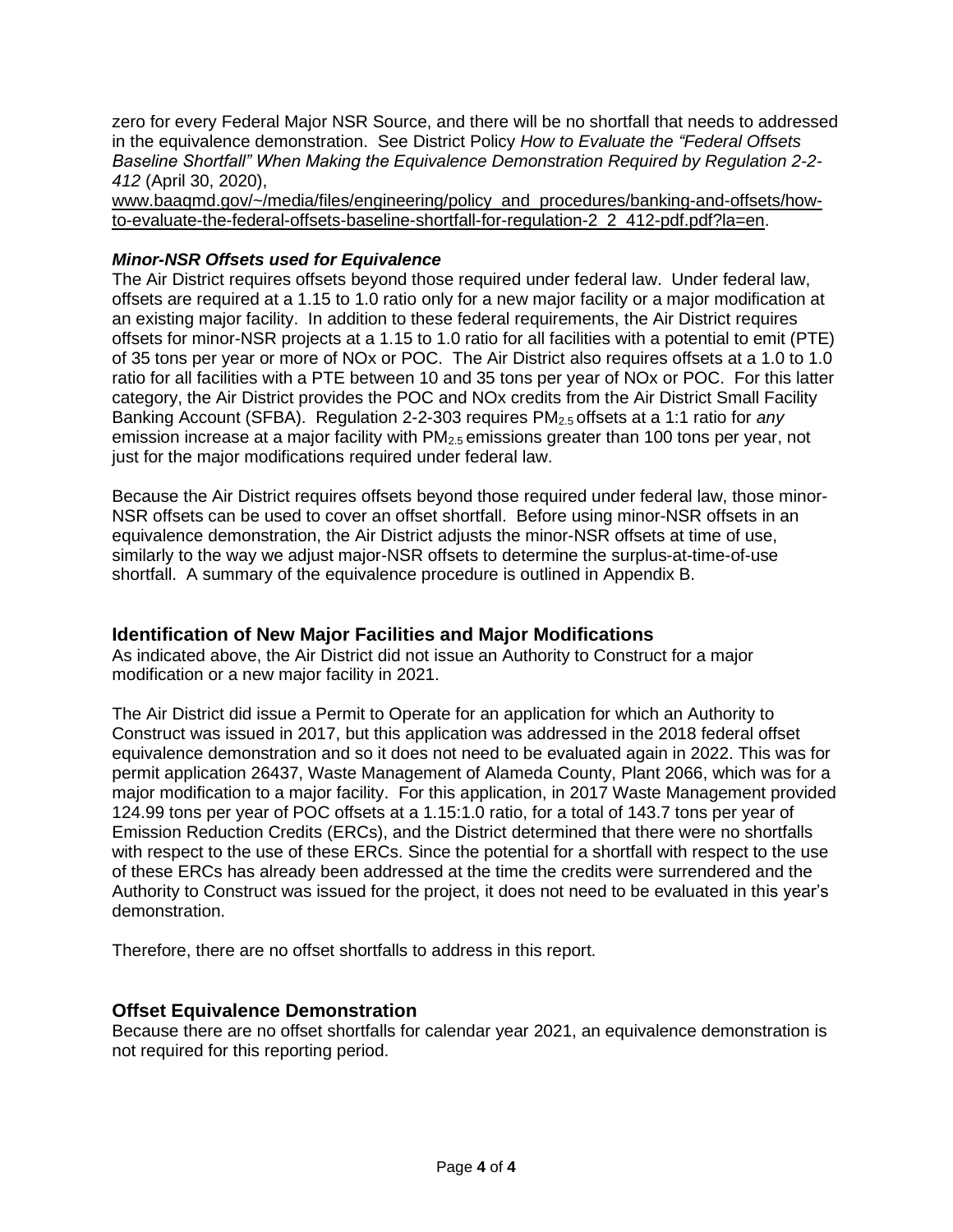#### **Conclusion**

As discussed above, there are no surplus-at-time-of-use for 2021. Therefore, it was not necessary to review any minor-NSR offsets to cover a shortfall. The Air District's offset program continues to be at least as stringent as federal requirements.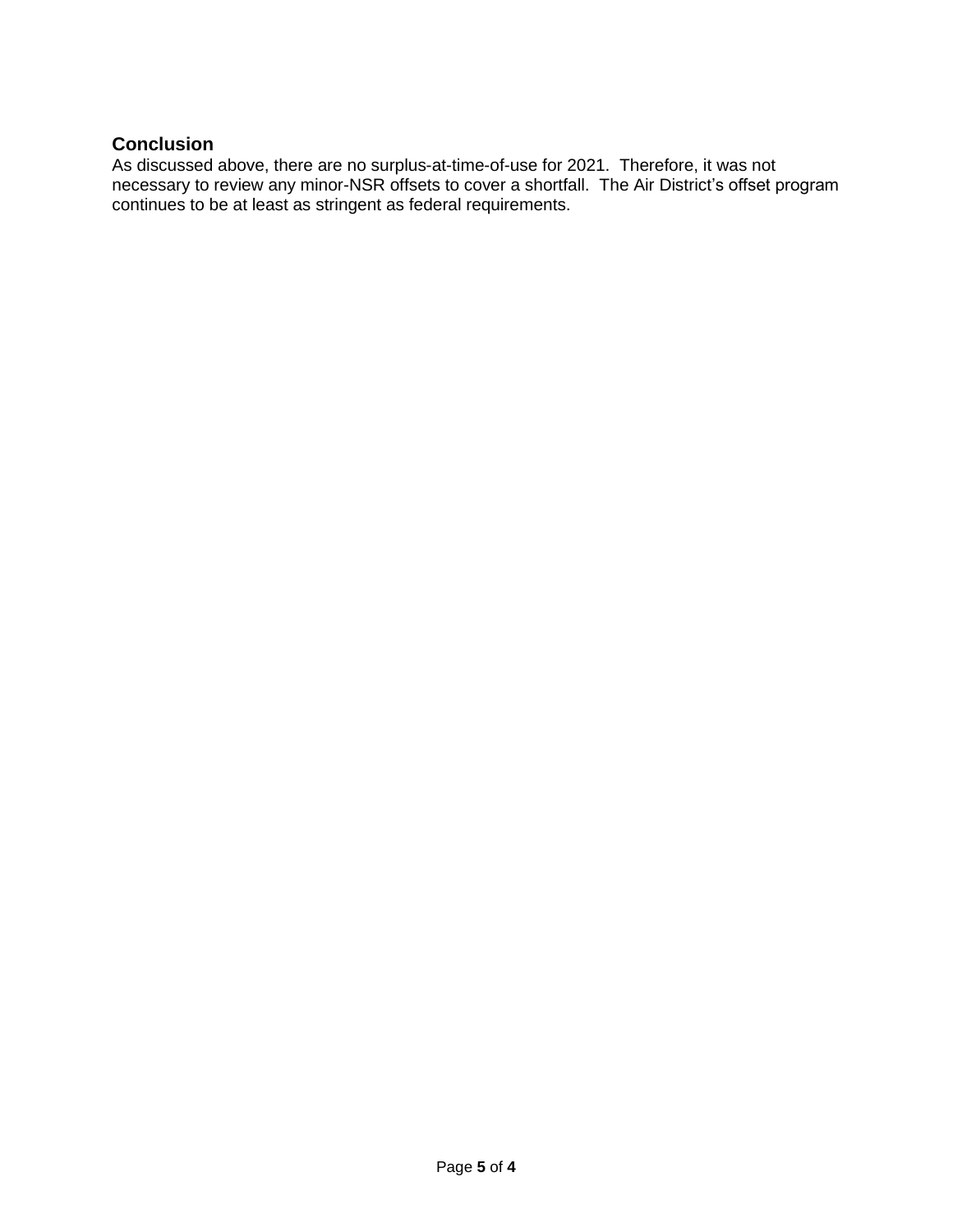## **APPENDIX A**

- **2-2-412 Demonstration of NOx, POC and PM2.5 Offset Program Equivalence**: By March 1 of each year, or by a later date approved by EPA, the APCO shall prepare and submit to EPA, and publish prominently on the District's website, an analysis demonstrating that the District's New Source Review program has obtained at least as many NOx, POC and PM<sub>2.5</sub> offsets in total as would have been required under the federal offsets provisions set forth in 40 C.F.R. section 51.165 for the Federal Major NSR Sources (as defined in Section 2-2-228) permitted by the District during the previous calendar year. The demonstration shall be based on the following information:
	- 412.1 Calculation of Offsets Shortfall for Each Federal Major NSR Source: The APCO shall calculate the offsets shortfall for each Federal Major NSR Source permitted during the previous calendar year, which shall be the sum of the Federal Offsets Baseline Shortfall as defined in Section 2-2-229 (if any) and the Federal Surplus-at-Time-of-Use Shortfall as defined in Section 2-2-230 (if any).
	- 412.2 Calculation of Total Offsets Shortfall for All Federal Major NSR Sources: The APCO shall sum the offsets shortfalls calculated pursuant to subsection 412.1 (if any) for all for all Federal Major NSR Sources permitted during the previous calendar year to obtain the total offsets shortfall for the year.
	- 412.3 Identification of Equivalence Credits Sufficient to Cover Total Offsets Shortfall: The APCO shall identify Equivalence Credits sufficient to equal or exceed the amount of the total offsets shortfall calculated pursuant to subsection 412.2 (if any), subject to the following requirements.
		- 3.1 The APCO shall not include any Equivalence Credits that were relied on in a prior equivalence demonstration for an earlier year.
		- 3.2 All Equivalence Credits used in the equivalence demonstration must be adjusted to reflect any (i) District regulation required for purposes of federal attainment demonstration requirements, (ii) District requirement, or a state requirement applicable to sources within the District, approved into the California State Implementation Plan, or (iii) federal New Source Performance Standard or Maximum Achievable Control Technology Standard, that is adopted or promulgated between the date the Equivalence Credit was generated and the date it is used for purposes of the equivalence demonstration. The APCO shall make such adjustments in accordance with an EPA-approved surplus-at-time-of-use adjustment methodology.
- **2-2-229 Federal Offsets Baseline Shortfall:** For purposes of the offsets equivalence demonstration provisions in Sections 2-2-412 and 2-2-415, the difference between:
	- 229.1 The amount of offsets required for the Authority to Construct and/or Permit to Operate using the District's baseline calculation procedures under District Regulation 2, Rule 2; and
	- 229.2 The amount of offsets that would be required under the federal baseline calculation procedures applicable under 40 C.F.R. section 51.165, including (but not limited to) the actual emissions baseline provision in 40 C.F.R. section 51.165(a)(3)(ii)(J).

A Federal Offsets Baseline Shortfall shall apply only in cases where (i) the amount of offsets required for the Authority to Construct and/or Permit to Operate is calculated using the baseline provision in Section 2-2-606.2 for modified sources for which offsets have previously been provided, and (ii) all of the previously-provided offsets were provided more than five years before the completeness date of the application for the Authority to Construct and/or Permit to Operate.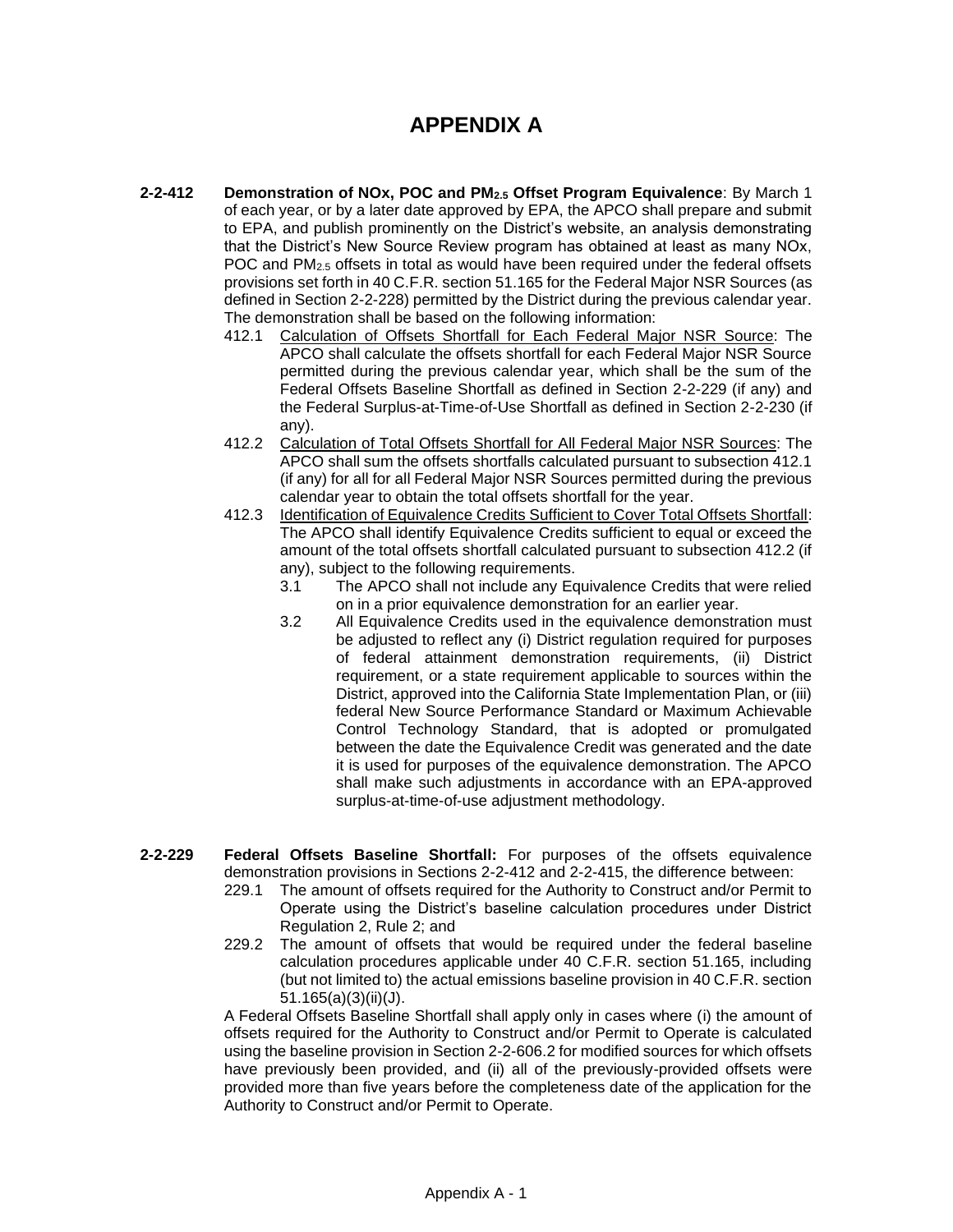- **2-2-230 Federal Surplus-at-Time-of-Use Shortfall:** For purposes of the offsets equivalence demonstration provisions in Sections 2-2-412 and 2-2-415, the difference between:
	- 230.1 The amount of emission reduction credit provided in banking certificates surrendered in connection with an Authority to Construct and/or Permit to Operate in order to satisfy offsets requirements under Sections 2-2-302 and/or 2-2-303; and
	- 230.2 The amount of emission reduction credit that would be associated with the emission reductions for which the banking certificates were issued if the emission reduction credit calculation for each emission reduction under Sections 2-2-605 and 2-2-603 is performed using an adjusted baseline emissions rate pursuant to subsection 2-2-603.6 that is based on the most stringent of any of the following regulations that is in effect at the time the banking certificate is surrendered for use as an offset: (i) any District regulation required for purposes of federal attainment demonstration requirements, (ii) any District regulation, or state regulation applicable to sources within the District, approved into the California State Implementation Plan, or (iii) any federal New Source Performance Standard or National Emission Standard for Hazardous Air Pollutants.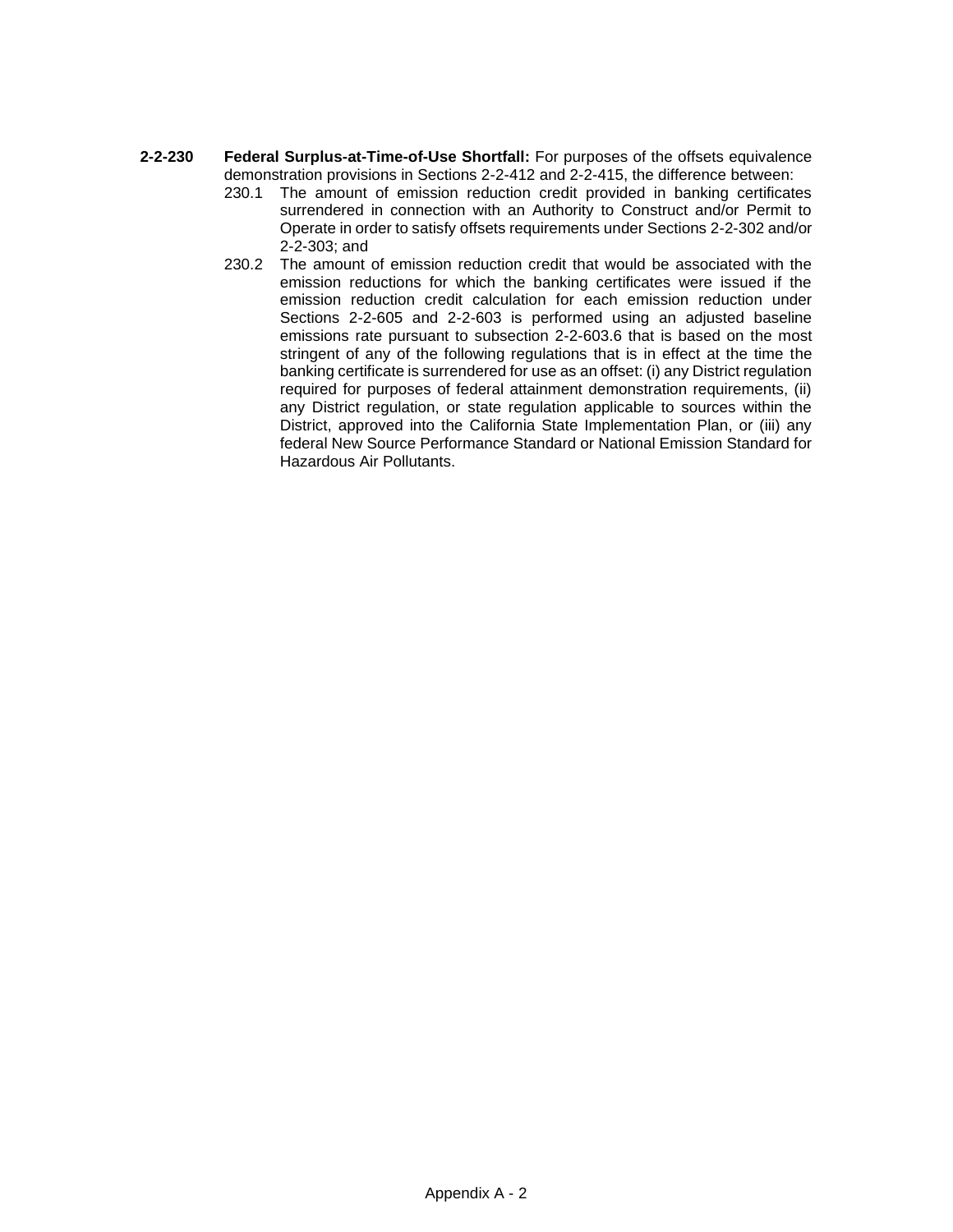# **APPENDIX B**

#### **Summary of Equivalence Procedure**

District staff will use the following procedure to determine offset equivalence. In the ensuing discussion, the term *major-NSR project* is used to collectively refer to a new major facility and a major modification of an existing major facility. This review is conducted for permits issued within calendar year for which the equivalence demonstration report is being prepared. If a major-NSR project was addressed in a previous report, that project does not need to be re-evaluated in the current report.

#### *Determine Surplus-at-Time-of-Use Shortfall (2-2-230)*

- 1. Identify any major-NSR project for NOx, POC or  $PM_{2.5}$  that received an Authority to Construct or Permit to Operate (P/O) in the calendar year reporting period.
- 2. If there is no major-NSR project for the year, then there is no need to determine the Surplus at Time of Use Shortfall. Skip to Step 7.
- 3. For each major NSR project identified in the Step 1, review the permit application to determine banking certificate(s) that were used to provide any emission reduction credits in excess of the major facility or significant increase thresholds for NOx, POC and PM<sub>2.5</sub>.
- 4. For each banking certificate identified in Step 3, review the original banking application(s) for ERCs that were used to offset the major-NSR project. Determine the basis for the original ERCs, and any federally enforceable rules in effect at the *time of deposit*. Adjust the original ERCs for the following types of federally enforceable rules that were in effect at the *time of use* (when the A/C or P/O was issued for the major NSR project):
	- a. District rule that is required for federal attainment demonstration purposes;
	- b. New or modified District rule that has been adopted into the SIP;
	- c. New Source Performance Standard (NSPS) rule;
	- d. Maximum Achievable Control Technology (MACT) rule.
- 5. For each major NSR project, subtract the adjusted ERCs from the total offsets needed, to determine the surplus-at-time-of-use offset shortfall for that project.
- 6. Sum the surplus-at-time-of-use offset shortfalls for all major-NSR projects identified in Step 1 to determine the total surplus-at-time-of-use shortfall for the year.

#### *Determine Offset Baseline Shortfall (2-2-229)*

7. The federal baseline calculation procedures applicable under 40 C.F.R. section 51.165 use the same approach to calculate the amount of offsets required for a major modification as the Air District's baseline calculation procedures applicable